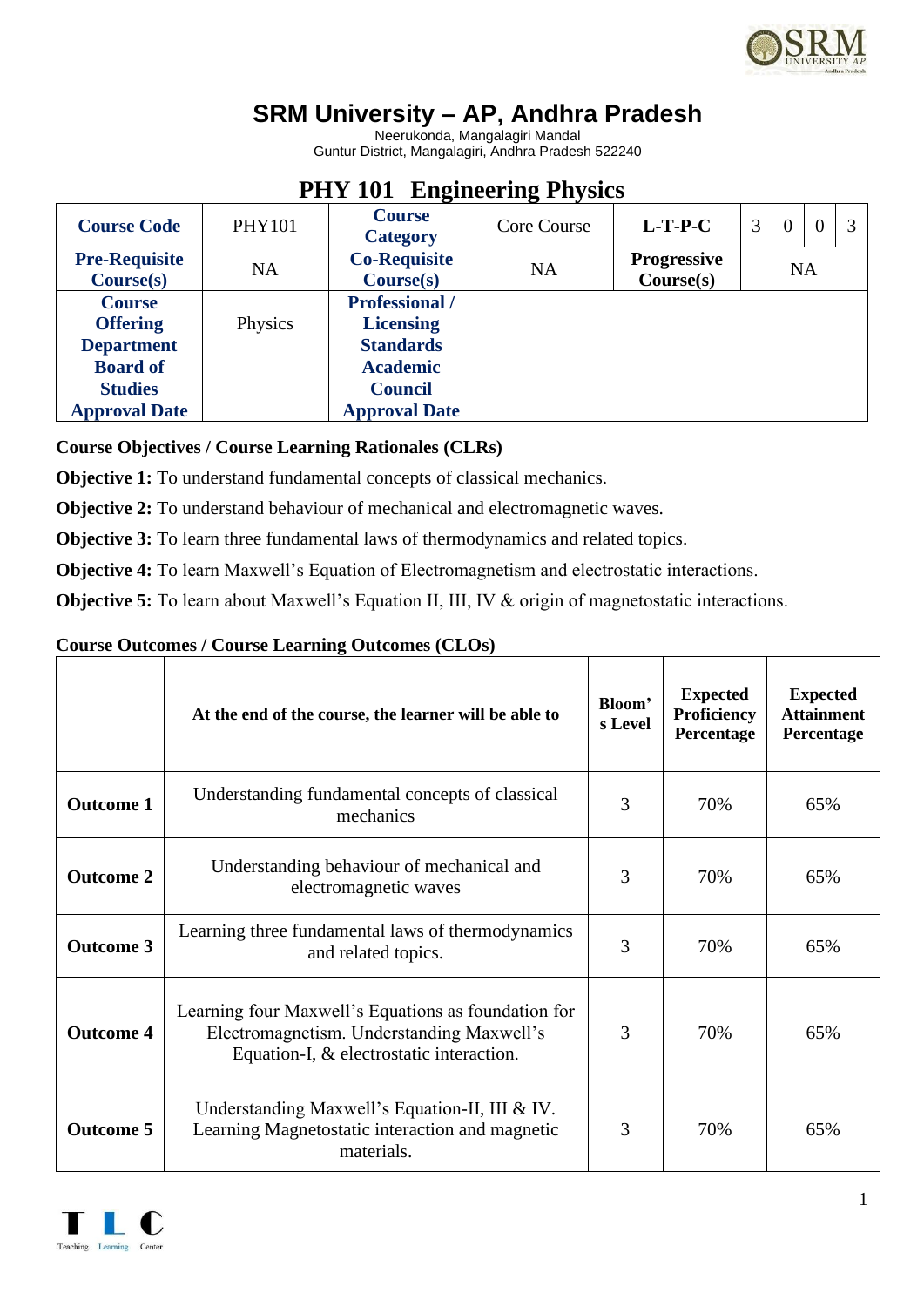

| <b>Program Learning Outcomes (PLO)</b> |                                                                                   |                                                                         |                                                           |                                                                                         |                                           |                                                           |                                                           |                                                                                |                                                             |                                         |                                                       |                                                                  |                             |                  |                               |
|----------------------------------------|-----------------------------------------------------------------------------------|-------------------------------------------------------------------------|-----------------------------------------------------------|-----------------------------------------------------------------------------------------|-------------------------------------------|-----------------------------------------------------------|-----------------------------------------------------------|--------------------------------------------------------------------------------|-------------------------------------------------------------|-----------------------------------------|-------------------------------------------------------|------------------------------------------------------------------|-----------------------------|------------------|-------------------------------|
| <b>CLOs</b>                            | Scie<br>ntifi<br>$\mathbf{C}$<br>and<br>Disc<br>iplin<br>ary<br>Kno<br>wled<br>ge | Anal<br>ytica<br>Reas<br>onin<br>g<br>and<br>Prob<br>lem<br>Solv<br>ing | Criti<br>cal<br>and<br>Refl<br>ectiv<br>e<br>Thin<br>king | Scie<br>ntifi<br>$\mathbf{c}$<br>Reas<br>onin<br>g<br>and<br>Desi<br>gn<br>Thin<br>king | Rese<br>arch<br>Rela<br>ted<br>Skill<br>S | Mod<br>ern<br>Tool<br>S<br>and<br><b>ICT</b><br>Usa<br>ge | Envi<br>ron<br>men<br>t and<br>Sust<br>aina<br>bilit<br>y | Mor<br>al.<br>Mult<br>icult<br>ural<br>and<br>Ethi<br>cal<br>Awa<br>rene<br>SS | Indi<br>vidu<br>al<br>and<br>Tea<br>mw<br>ork<br>Skill<br>S | Com<br>mun<br>icati<br>on<br>Skill<br>S | Lea<br>ders<br>hip<br>Rea<br>dine<br>SS<br>Skill<br>S | Self-<br>Dire<br>cted<br>and<br>Life<br>Lon<br>g<br>Lear<br>ning | <b>PS</b><br>O <sub>1</sub> | <b>PS</b><br>O 2 | <b>PS</b><br>$\mathbf O$<br>3 |
| Outcome 1                              | 3                                                                                 | 3                                                                       | 3                                                         | $\overline{2}$                                                                          | $\mathbf{1}$                              |                                                           |                                                           |                                                                                | $\overline{2}$                                              |                                         |                                                       | $\overline{2}$                                                   | 3                           | 1                | $\overline{2}$                |
| Outcome 2                              | 3                                                                                 | 3                                                                       | $\overline{3}$                                            | 3                                                                                       | $\overline{2}$                            |                                                           |                                                           |                                                                                | $\overline{2}$                                              |                                         |                                                       | $\overline{2}$                                                   | 3                           | $\overline{2}$   | $\overline{2}$                |
| Outcome 3                              | 3                                                                                 | $\overline{3}$                                                          | 3                                                         | 3                                                                                       | $\overline{2}$                            |                                                           |                                                           |                                                                                | $\overline{2}$                                              |                                         |                                                       | $\overline{2}$                                                   | 3                           | $\overline{2}$   | $\overline{2}$                |
| Outcome 4                              | 3                                                                                 | 3                                                                       | 3                                                         | 3                                                                                       | $\overline{2}$                            |                                                           |                                                           |                                                                                | 3                                                           |                                         |                                                       | $\overline{2}$                                                   | 3                           | $\overline{2}$   | $\overline{2}$                |
| Outcome 5                              | 3                                                                                 | 3                                                                       | 3                                                         | 3                                                                                       | 3                                         |                                                           |                                                           |                                                                                | $\overline{2}$                                              |                                         |                                                       | 3                                                                | 3                           | $\overline{2}$   | $\overline{2}$                |
| Course<br>Average                      | 3                                                                                 | 3                                                                       | 3                                                         | 3                                                                                       | 3                                         |                                                           |                                                           |                                                                                | $\overline{2}$                                              |                                         |                                                       | $\overline{2}$                                                   | 3                           | $\overline{2}$   | $\overline{2}$                |

## **Course Articulation Matrix (CLO) to Program Learning Outcomes (PLO)**

## **Course Unitization Plan**

| Unit<br>No. | <b>Unit Name</b>                                                                                          | <b>Required</b><br><b>Contact</b><br><b>Hours</b> | <b>CLOs</b><br><b>Addressed</b> | <b>References</b> |
|-------------|-----------------------------------------------------------------------------------------------------------|---------------------------------------------------|---------------------------------|-------------------|
| Unit 1      | <b>CLASSICAL MECHANICS</b>                                                                                | 9                                                 |                                 |                   |
| 1.          | Vector calculus and Kinematics                                                                            |                                                   | 1                               | 1, 2              |
| 2.          | Dynamics: Contact forces, Static friction, kinetic friction<br>and worked examples.                       | 1                                                 | $\mathbf{1}$                    | 1, 2              |
| 3.          | Free body force diagram; Applications of Newton's law.<br>Worked examples (i.e., pulley, inclined planes) | 1                                                 | 1                               | 1, 2              |
| 4.          | Momentum and Impulse, Conservation of linear<br>momentum                                                  | 1                                                 | 1                               | 1, 2              |
| 5.          | Calculation of Centre of mass for complex systems                                                         | 1                                                 | 1                               | 1, 2              |
| 6.          | Work and Kinetic Energy Theorem, Motion at inclined<br>plane                                              | 1                                                 | 1                               | 1, 2              |
| 7.          | Conservation of mechanical energy: Worked<br>out<br>problems                                              | 1                                                 | $\mathbf{1}$                    | 1, 2              |
| 8.          | Rotational motion: MoI, Torque, Angular momentum,<br>and Conservation of Angular Momentum.                | 1                                                 | $\mathbf{1}$                    | 1, 2              |
| 9.          | Newtons Laws of Universal Gravitation.<br>Kepler's Law & Planetary motion.                                | 1                                                 | 1                               | 1, 2              |
| Unit 2      | <b>WAVES, OSCILLATIONS AND OPTICS</b>                                                                     | 9                                                 |                                 |                   |
| 10.         | Simple harmonic motion: position, velocity,<br>and<br>acceleration                                        | 1                                                 | $\overline{2}$                  | 1, 2              |

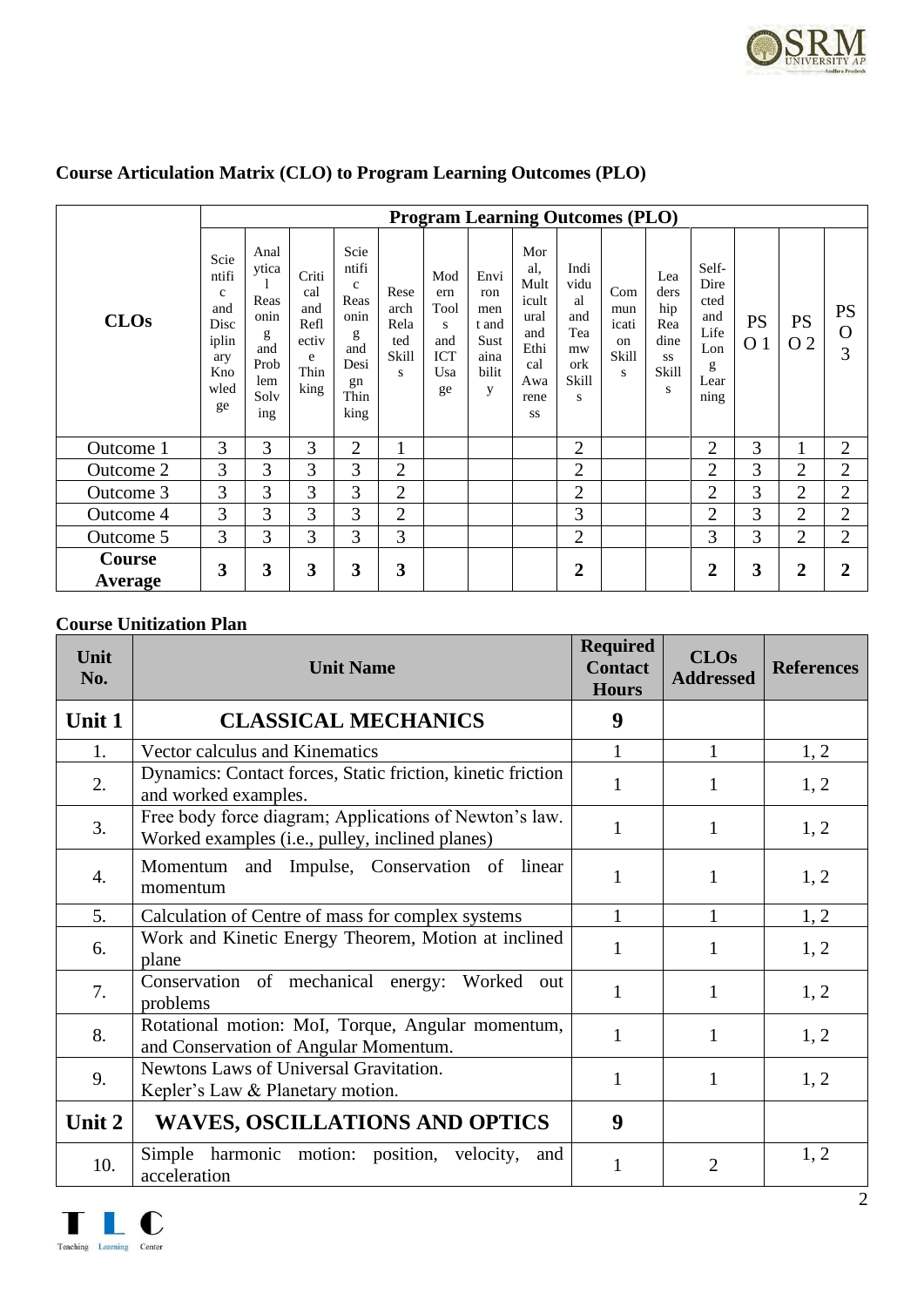

| 11.    | Circular Analogy of SHM and Simple Pendulum                                                                                                                      | $\mathbf{1}$ | $\overline{2}$ | 1, 2 |
|--------|------------------------------------------------------------------------------------------------------------------------------------------------------------------|--------------|----------------|------|
| 12.    | Compound Pendulum and Torsional Pendulum.                                                                                                                        | $\mathbf{1}$ | $\overline{2}$ | 1, 2 |
| 13.    | Damped harmonic oscillations.                                                                                                                                    | $\mathbf{1}$ | $\overline{2}$ | 1, 2 |
| 14.    | Forced harmonic oscillations, Quality factor, Bandwidth<br>& Resonance.                                                                                          | $\mathbf{1}$ | $\overline{2}$ | 1, 2 |
| 15.    | Longitudinal & Transverse Wave, Traveling<br>and<br>Standing Wave.                                                                                               | $\mathbf{1}$ | $\overline{2}$ | 1, 2 |
| 16.    | Concept of Electromagnetic waves - Geometrical &<br><b>Physical Optics</b>                                                                                       | $\mathbf{1}$ | $\overline{2}$ | 1, 2 |
| 17.    | Conditions of Interference: Young's Double<br>Slit<br>Experiment                                                                                                 | $\mathbf{1}$ | $\overline{2}$ | 1, 2 |
| 18.    | Introduction to Diffraction Patterns: Fresnel<br>and<br><b>Fraunhofer Diffraction</b>                                                                            | $\mathbf{1}$ | $\overline{2}$ | 1, 2 |
| Unit 3 | <b>THERMODYNAMICS</b>                                                                                                                                            | 9            |                |      |
| 19.    | Zeroth law of thermodynamics and<br>concept<br>of<br>temperature                                                                                                 | $\mathbf{1}$ | 3              | 1, 2 |
| 20.    | Types of Thermometers and temperature scales: inter-<br>relation among temperature scales                                                                        | $\mathbf{1}$ | 3              | 1, 2 |
| 21.    | Introduction of Heat and Internal energy                                                                                                                         | $\mathbf{1}$ | 3              | 1, 2 |
| 22.    | Calorimetry and Concept of Specific Heat                                                                                                                         | $\mathbf{1}$ | $\overline{3}$ | 1, 2 |
| 23.    | Concept of Work and inter-relation among Heat, Work,<br>and IE: First Law of Thermodynamics                                                                      | $\mathbf{1}$ | 3              | 1, 2 |
| 24.    | Application of $1st$ law of thermodynamics & introduction<br>of thermodynamic processes - adiabatic, isothermal etc.                                             | $\mathbf{1}$ | 3              | 1, 2 |
| 25.    | Second law of thermodynamics: Heat Pump and Heat<br>Engines                                                                                                      | $\mathbf{1}$ | 3              | 1, 2 |
| 26.    | Concept of Entropy: Reversible and Irreversible Process                                                                                                          | $\mathbf{1}$ | 3              | 1, 2 |
| 27.    | Thermodynamic Phases and phase transitions: Concept<br>of Latent Heat                                                                                            | $\mathbf{1}$ | 3              | 1, 2 |
| Unit 4 | ELECTRO-MAGNETISM - I                                                                                                                                            | 9            |                |      |
| 28.    | Describe Maxwell Equations as the foundation of electro-<br>magnetism. Derive differential forms starting from<br>Integral forms. Discuss Physical Significance. | $\mathbf{1}$ | $\overline{4}$ | 1,2  |
| 29.    | Focus on Maxwell's Equation I: Discuss lines of force<br>and Electrostatic flux, Introduce Gauss's law (differential<br>and integral form)                       | $\mathbf{1}$ | $\overline{4}$ | 1, 2 |
| 30.    | Application of Gauss Law: ES field due to infinite wire<br>and sheet.                                                                                            | 1            | $\overline{4}$ | 1, 2 |
| 31.    | Electrostatic field due to conducting and insulating<br>sphere & cylinder.                                                                                       | $\mathbf{1}$ | $\overline{4}$ | 1, 2 |
| 32.    | Discuss Coulomb's Law as an alternative & direct<br>approach to calculate electrostatic field – superposition                                                    | $\mathbf{1}$ | $\overline{4}$ | 1, 2 |
|        | principle, electrostatic field due to discrete charges.                                                                                                          |              |                |      |

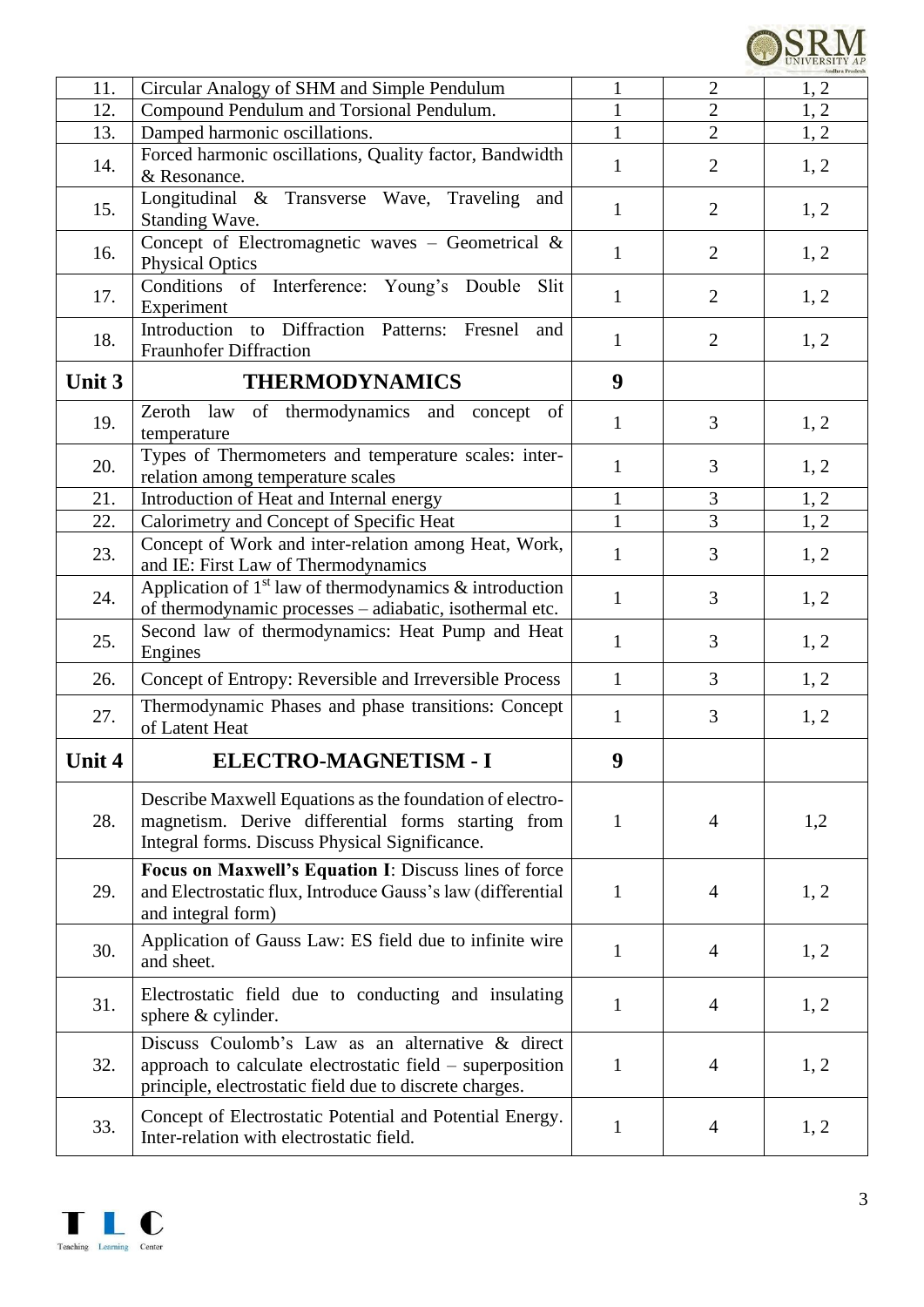| <b>UNIVERSITY</b> |
|-------------------|
|                   |

|        | <b>TOTAL CONTACT HOURS</b>                                                                                                                                            |              | 45              |      |
|--------|-----------------------------------------------------------------------------------------------------------------------------------------------------------------------|--------------|-----------------|------|
| 45.    | Ferromagnetic materials, Hysteresis loss, B-H curve                                                                                                                   | $\mathbf{1}$ | $5\overline{)}$ | 3.4  |
| 44.    | Discuss classification of Magnetic materials,                                                                                                                         | $\mathbf{1}$ | 5               | 3.4  |
| 43.    | Definition and inter-relation between Magnetic field,<br>magnetic moment, magnetization, magnetic induction,<br>magnetic susceptibility, and permeability.            | $\mathbf{1}$ | 5               | 3.4  |
| 42.    | Focus on Maxwell's Equation III: Lenz's Law and<br>Faraday's law: Induced EMF and Current                                                                             | $\mathbf{1}$ | 5               | 3.4  |
| 41.    | Calculate magnetic field due to circular loop using Biot<br><b>Savart Law</b>                                                                                         |              |                 |      |
| 40.    | Derive force between parallel current - define 1 Ampere<br>using magnetic force.                                                                                      | $\mathbf{1}$ | 5               | 3.4  |
| 39.    | Introduce Biot-Savart Law as an alternative approach to<br>calculate magnetic field. Calculate Magnetic field due to<br>finite current element using Biot Savart Law. | $\mathbf{1}$ | 5               | 3.4  |
| 38.    | Focus on Maxwell's Equation IV: Discuss Ampere's<br>circuital law. Calculate Magnetic field due to Infinite<br>wire and Solenoid using Ampere's Law.                  | $\mathbf{1}$ | 5               | 3.4  |
| 37.    | Focus on Maxwell's Equation II: Discuss absence of<br>Magnetic monopoles! Introduce Magnetic Vector<br>potential using vector calculus.                               |              |                 |      |
| Unit 5 | ELECTRO-MAGNETISM - II                                                                                                                                                | 9            |                 |      |
| 36.    | Definition and inter-relation of Polarization P, Electric<br>displacement D, Electric susceptibility, and relative<br>permittivity.                                   | $\mathbf{1}$ | $\overline{4}$  | 1, 2 |
| 35.    | Electric dipole and dipole moment, Electric potential, and<br>electrostatic field due to a physical dipole.                                                           | $\mathbf{1}$ | $\overline{4}$  | 1, 2 |
| 34.    | Capacitor and Capacitance:<br>Capacitance of a parallel plate capacitor.                                                                                              | $\mathbf{1}$ | 4               | 1, 2 |
|        |                                                                                                                                                                       |              |                 |      |

### **Recommended Resources**

- 1. University Physics with Modern Physics with Mastering Physics D Young, Roger A Freedman And Lewis Ford, XII Edition (2018), Publisher – PEARSON
- 2. Physics for Scientist and Engineers Raymond A. Serway, John W. Jewett, XIX Edition (2017), Publisher - Cengage India Private Limited
- 3. Concept of Modern Physics Arthur Beiser, Shobhit Mahajan, S Rai, 2017 Edition, Publisher Tata McGraw Hill

### **Other Sources**

- 1. Introduction to Electrodynamics David J. Griffiths. 4th Edition (2012), Publisher PHI Eastern Economy Editions
- 2. Electricity and Magnetism A S Mahajan and A A Rangwala, Revised of 1 Edition (2001), Publisher - McGraw-Hill
- 3. Advanced Engineering Mathematics Erwin Kreyszig, X Edition (2016), Publisher Wiley